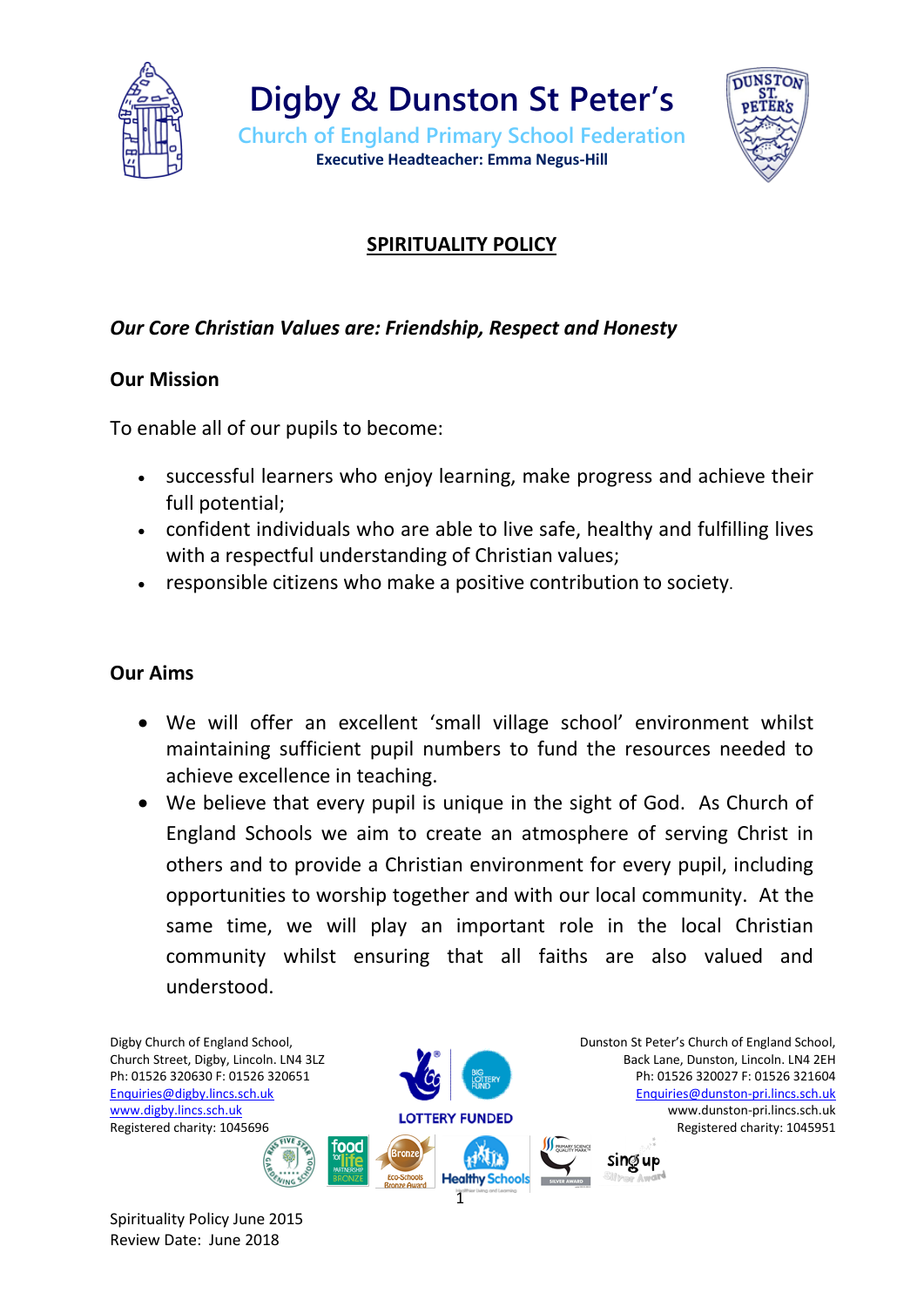We will work together, through Federation and Collaborative Partnership, sharing facilities, resources and expertise, to help improve all schools in the Partnership and safeguard the future of small schools in the area.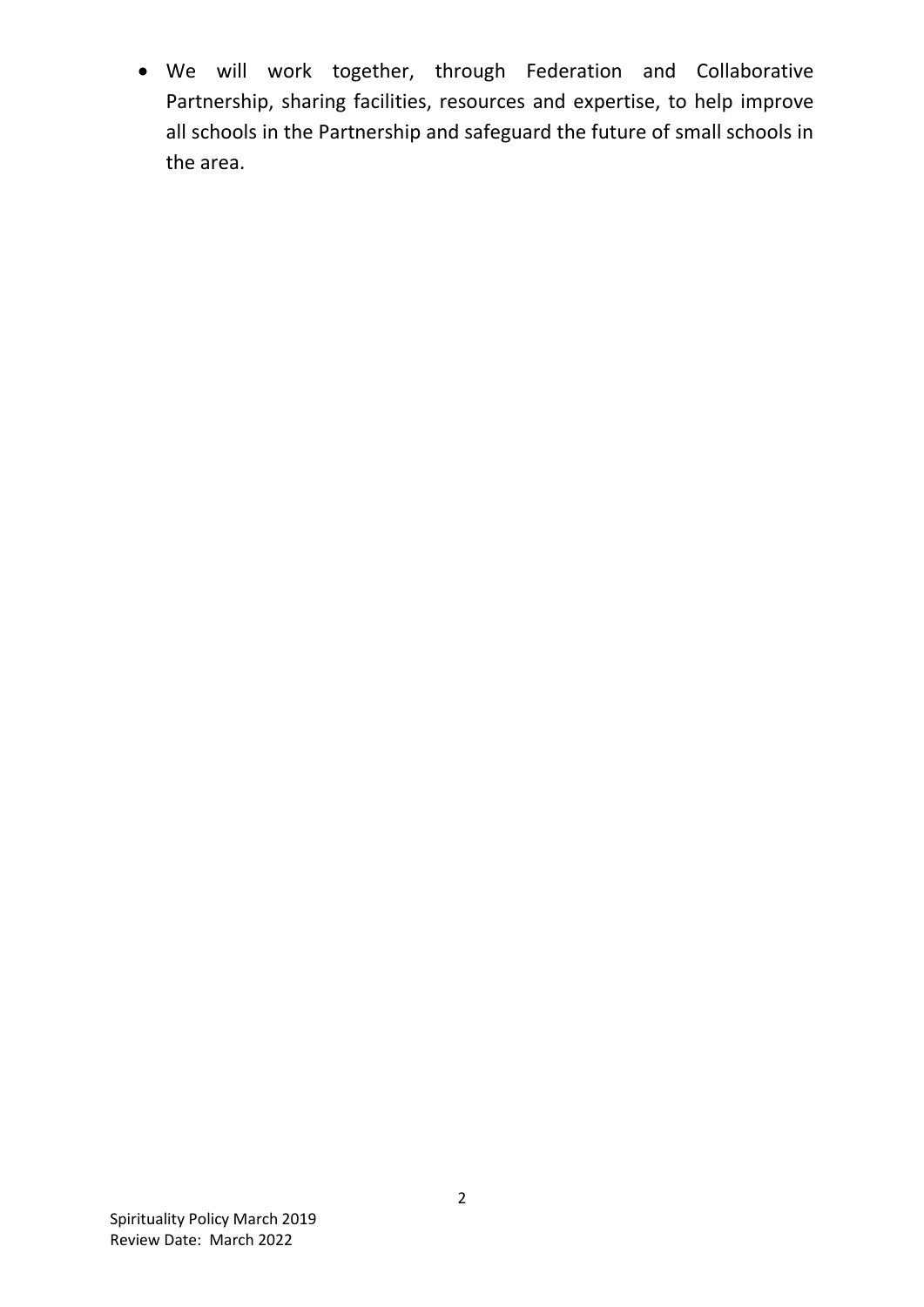## **Rationale**

Spirituality is a powerful force that determines what we are, and our selfunderstanding. It forms the basis for successful relationships and shapes our behaviour and outlook on life, others and the world.

Spiritual development relates to that aspect of inner life through which we acquire insight into our personal experiences, which are of enduring worth.

At Digby and Dunston Church of England Primary Schools the spiritual dimension is expressed through our strong Christian faith, and the recognition of the spiritual nature of mankind.

Our ethos enables and encourages all children to grow and flourish spiritually.

It is our aim that the children's individual spiritual development is fostered as an integral element of the range of learning opportunities and experiences they encounter as part of the curriculum, and that it permeates all strands of school life.

### **Aims**

The aims for spirituality at Digby and Dunston Church of England Primary Schools are to:

- provide a context of faith, security and nurturing relationships to support each child's spiritual search;
- foster the spiritual development of each child, regardless of age, sex, ability or cultural background;
- foster self-awareness and promote a feeling of self-worth;
- develop a set of values, principles and beliefs;
- develop positive human qualities;
- develop respect and empathy for other people and their beliefs and values;
- develop the children's enthusiasm to explore and learn through enquiry and first hand experiences;
- enable the children to attribute meaning to experiences;
- enable the children to value the non-material dimension of life;
- foster reflection and stillness: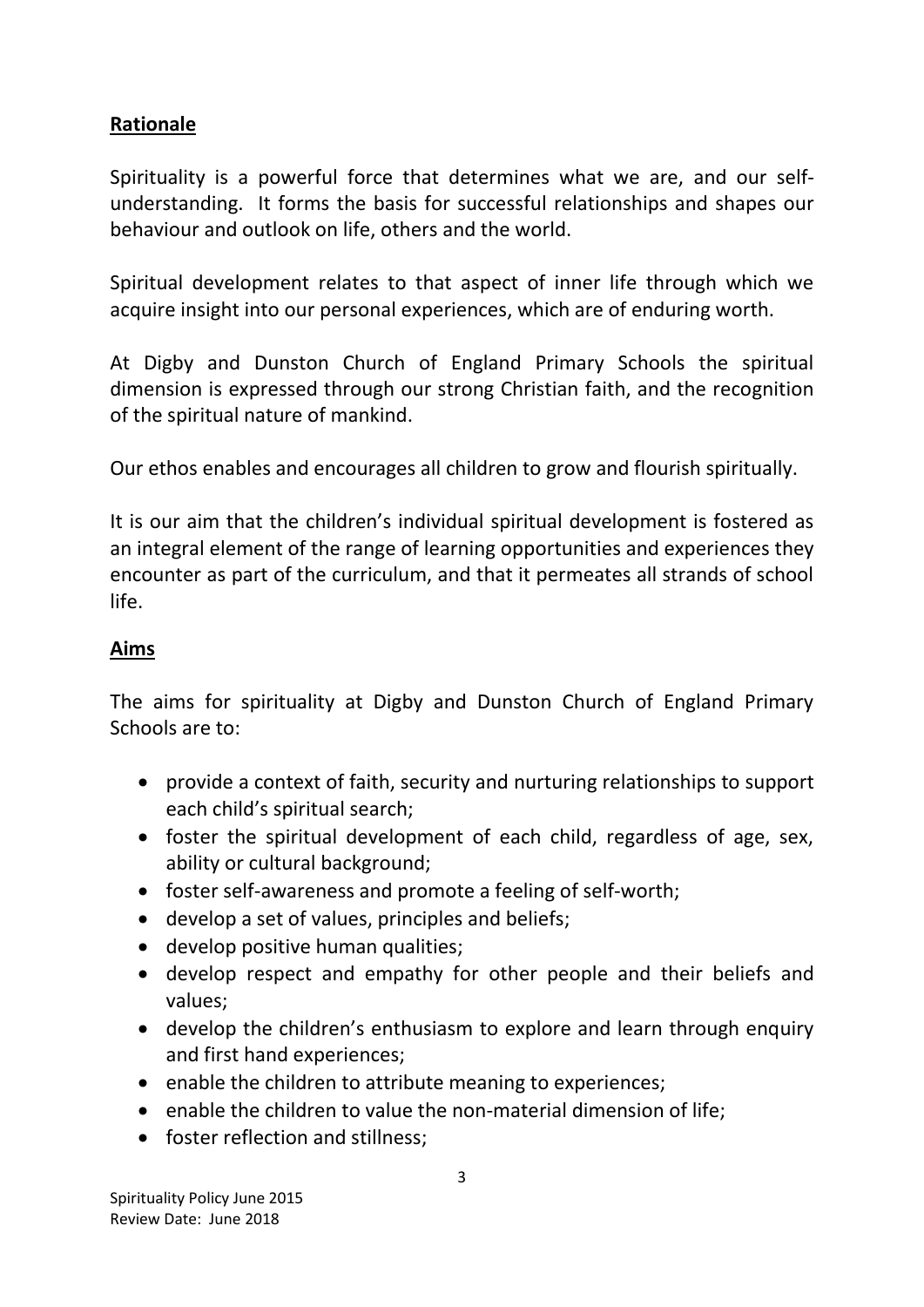- foster a sense of meaning, purpose and direction in life;
- encourage imagination and creativity;
- develop a sense of awe and wonder at the miracle of creation, life and the natural world;
- enable the children to experience a sense of enjoyment and fascination in learning about themselves, others, and the world around them, including the intangible;
- share Christian stories and respond to Christian festivals, rituals and symbols, particularly those from the Anglican tradition.

### **Organisation and Implementation**

Spiritual development is an important element of a child's education and fundamental to all other areas of learning.

Without curiosity, without the inclination to question, and without the exercise of imagination, insight and intuition, children would lack the motivation to learn. In view of this, teaching styles are adopted which:

- Value the children's questions and give them space for their own thoughts, ideas and concerns.
- Enable the children to make connections between aspects of their learning.
- Encourage the children to relate their learning to a wider frame of reference, e.g. asking 'why?', 'how?', and 'where?' as well as 'what?'

Spirituality is not taught, but is an inherent, interwoven part of all aspects of school life and is nurtured and promoted as a natural element of the curriculum.

The following opportunities will be made available, as an integral part of the school's practice, in order to facilitate the development of spirituality:

- To explore values and beliefs, including religious beliefs, and the way in which they impact on peoples' lives.
- Where children already have religious beliefs, to support and develop these beliefs in ways which are personal and relevant to them as an integral part of the school's practice.
- To engage in enquiry and exploration as part of experiential, first hand learning.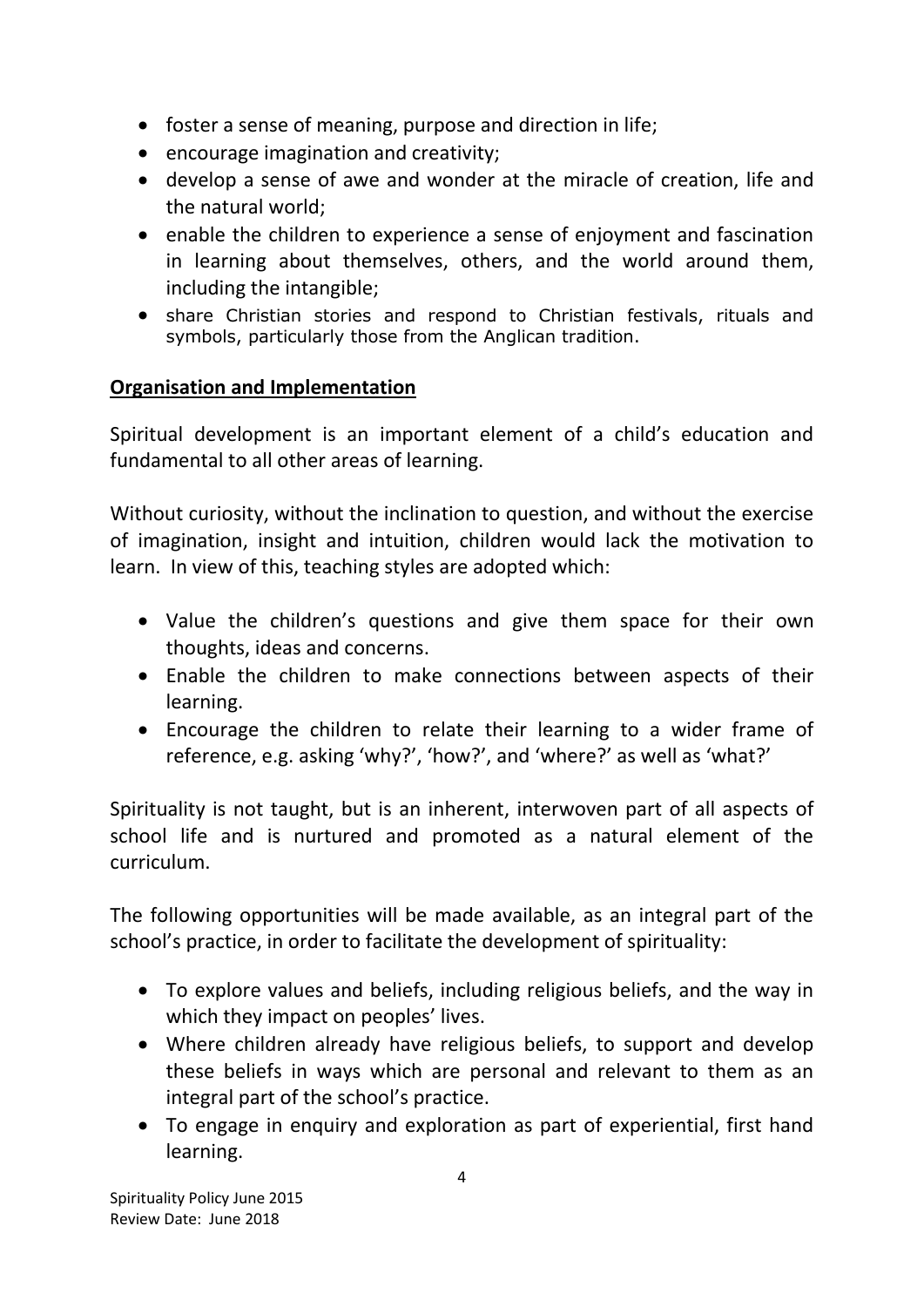- To look attentively and observe carefully.
- To be creative and imaginative.
- To listen with discernment.
- To reflect and respond to issues in moments of quiet, or inspired through music, art, text, film or artefacts.
- To explore and develop what animates themselves and others.
- To understand human feelings and emotions, the way they impact on people and how an understanding of them can be helpful.
- To value what is good and worthwhile and to make valued judgements through discussion and exchange of views.
- To work collaboratively with peers, valuing the contribution made by others.
- To respect all, as modelled by staff in their relationships with others.
- To experience silent, calm and tranquil moments which afford time for reflection.
- To work and live in harmony with others in the school and wider community.
- To have confidence to express ideas, views and opinions, even if others do not agree.

Opportunities for spiritual development are presented or naturally arise and are promoted in all aspects of the curriculum and school life as the children become actively engaged in an enquiry based curriculum. This provides a wide range of experiential learning opportunities that enables them to question, consider, reflect and respond. Also to consider their own values, beliefs and feelings and those of others with whom they are working.

Outlined below are some of the key ways in which spiritual development is nurtured and promoted as part of the curriculum:

### **In Physical Education:**

- Being a team member.
- Pushing yourself to the limits.
- Extremes of skill, endurance and achievement.
- Emotion in sport.
- Personal limitation and failure.
- Appreciation of perfection.
- Sportsmanship.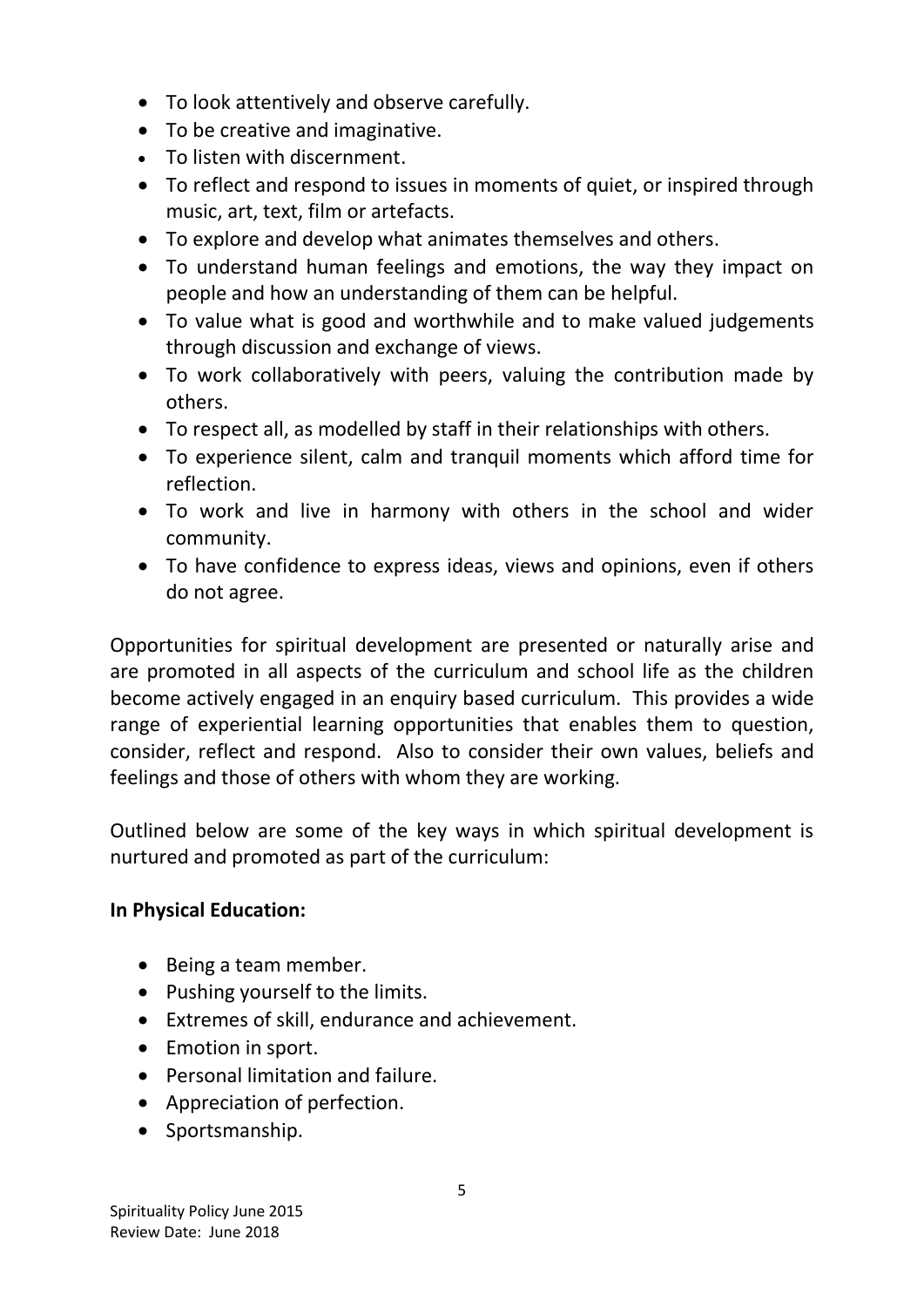#### **In Design and Technology:**

- Discovering how something works.
- Appreciating genius.
- Beauty in design.
- Perseverance to solve problems.
- Personal achievement.
- Learning from others and nature.

#### **In English:**

- Empathy with authors and the characters in stories and plays.
- The appreciation of beauty in language.
- Emotions and sentiments in writing and speech.
- The values of great works.
- Heroes and heroines in literature.
- Imagining oneself as someone else.
- Escaping into other worlds through literature.
- The element of wonder in literature.

#### **In Mathematics:**

- Infinity and nothing.
- Pattern and order.
- Shape and regularity.
- Truth, certainty and likelihood.
- The universality of mathematics over time and space.
- The wonder of numbers, formulae and equations.

### **In Science:**

- Wonder as the basis of science.
- Questions of beginning, creation and evolution.
- Discovering the limits of experimentation.
- Birth, life, death and renewal.
- The universe and beyond.
- Regularity and order in science.
- Beliefs in science and the faith of scientists.
- The impact of scientific achievements.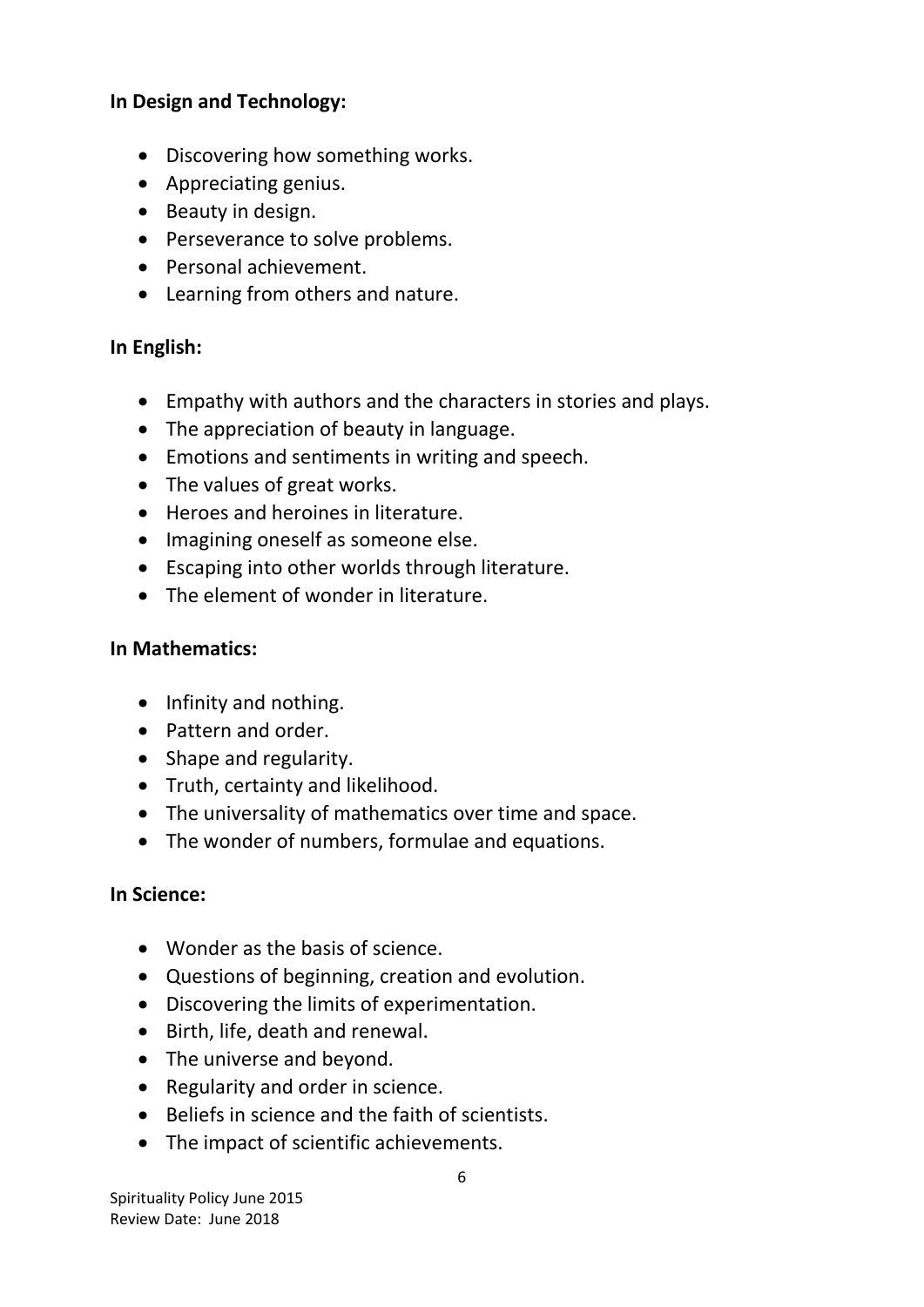### **In Computing:**

- The wonder of worldwide instant communication.
- The speed of the growth of knowledge.
- The accessibility of knowledge and contact with other people worldwide.

### **In the Creative Arts (Art, Music, Drama and Dance):**

- The work of creative artists from a variety of times and places.
- Beauty, truth and goodness.
- Expressing, interpreting and exploring deep feelings and profound beliefs.
- Artistic creativity.
- **Effects of the arts on emotions and senses.**
- The arts as means of expressing mood.
- Skill in creation and performance, and particularly in personal reflection upon their own creativity using various art forms.
- Personal response and preference.
- Mood.
- $\bullet$  Skill.
- Pattern.
- Formulae.

### **In Geography:**

- Wonder at the diversity of environments and people.
- Questions about the care of the environment.
- The beliefs behind particular causes and campaigns.
- World (economic) development.
- Land formation.
- Empathy with people from other parts of the world.

#### **In History:**

- Being in touch with past people, things and ideas.
- Being part of history.
- Handling artefacts.
- Influential events and people.
- The commitment of significant people in history.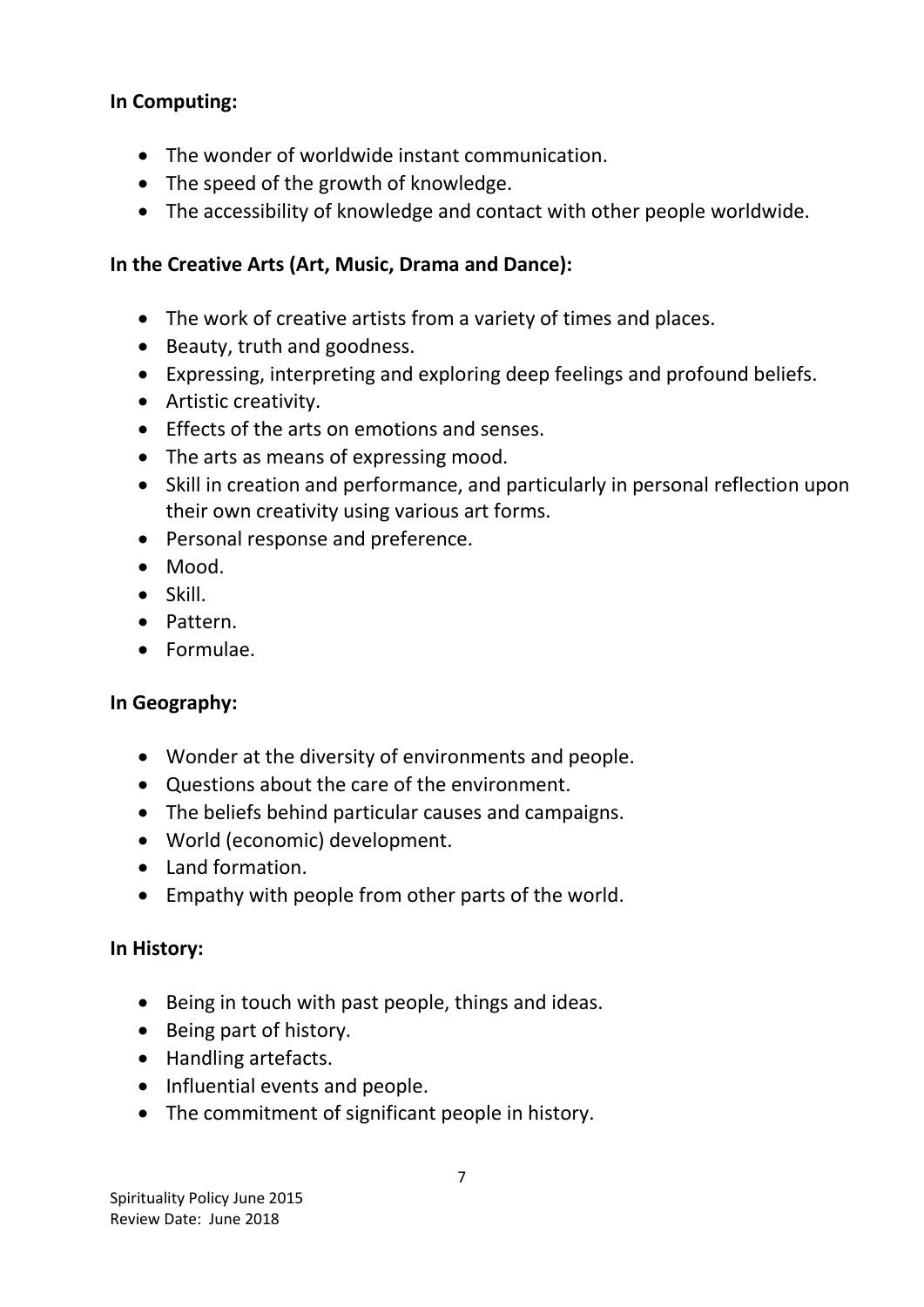- War and peace.
- Interpretation in history.
- The nature and importance of invention and exploration.
- Empathy with people from other times in history.

### **In Religious Education:**

- People, places, things, books, actions and ideas held by religious believers to be holy.
- Ultimate questions of meaning and purpose.
- Ideas of the divine/questions of God.
- Forms of worship.
- Use of music, art and drama to express beliefs.
- Varieties of beliefs, celebrations and rituals.
- $\bullet$  Ideas of commitment and belonging to groups and institutions.
- The idea of mystery and questions with no clear answers.

### **In Collective Worship:**

- Opportunities for reflection and response are planned into worship.
- Stillness.
- Personal and collective beliefs are respected.
- Sharing and celebrating common beliefs.
- Celebrating success.
- Sharing happiness, sorrow, hurt, excitement, anticipation, fear, etc.
- Common activities such as singing, listening, laughing, praying, reflecting on a theme.
- Remembering and celebrating the lives of people of spiritual significance.
- Emphasising common purpose and values.
- Experiencing emotions.

### **In addition, as part of the curriculum, the children have opportunities to:**

- visit places of beauty, interest and challenge;
- admire and wonder at the natural environment and human creative efforts;
- work out personal relationships in unusual and challenging situations;
- experience community cohesion links at a local, national and global level;.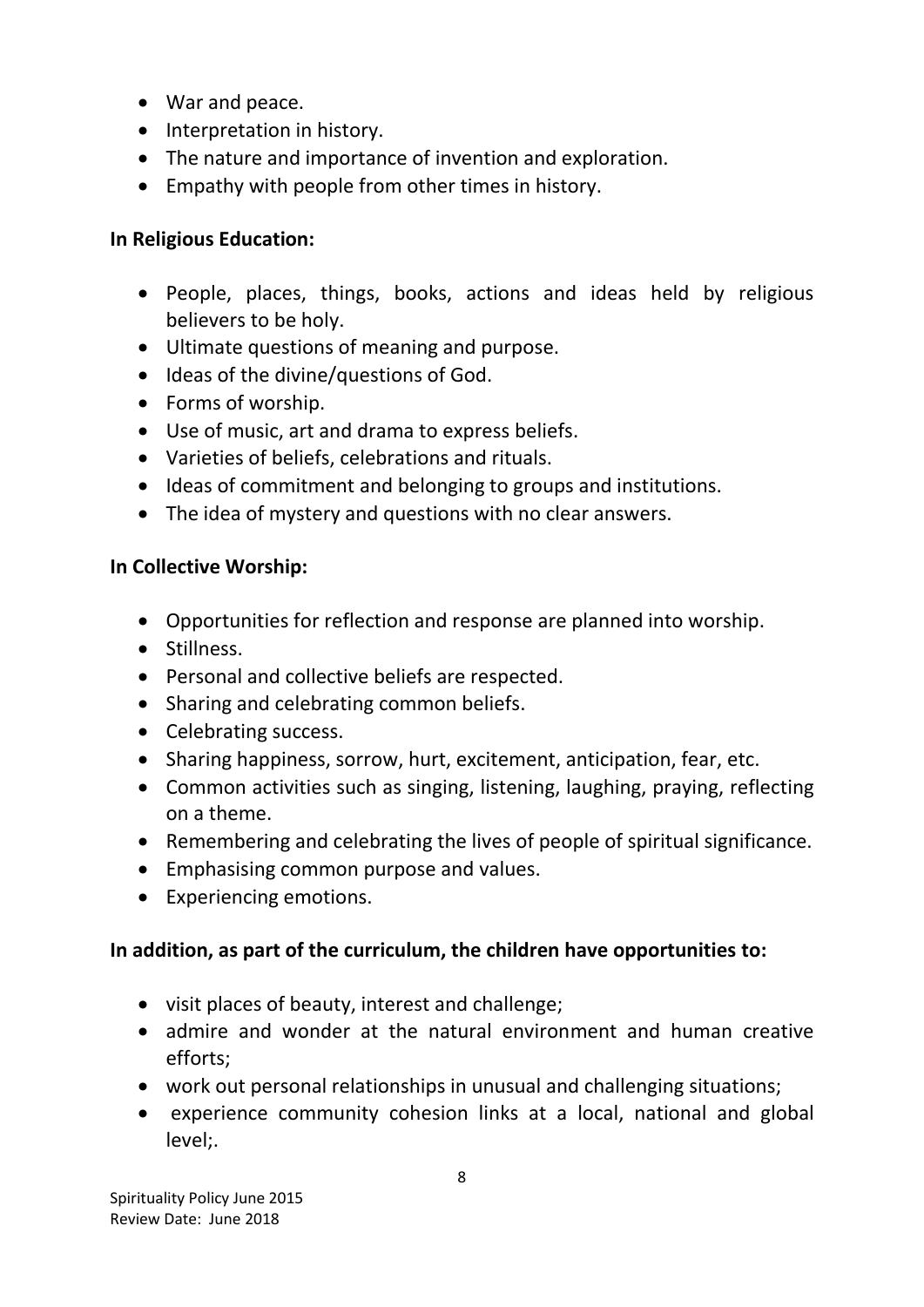- engage in charity-based activities;
- participate in a wide range of events and activities, involving a range of outside agencies, coaches, etc.

In order to facilitate spiritual development, the organisation of the schools and the environment for learning are such that:

- Everyone involved in the life of the school is valued and seen to be valued.
- Policies and ensuing practices are clearly seen to reflect the worth of individuals.
- Behaviour and people management policies and practices are collectively arrived at and discussed regularly.
- All adults recognise the need to set good examples of mutual respect and considerate behaviour.
- The quality and nature of the learning environment and displays reflect the value placed on pupils and staff.
- Aesthetic awareness is encouraged.
- The atmosphere of the school welcomes differences in beliefs and values, and invites everyone to belong.
- The achievements, successes and efforts of everyone are recognised and celebrated.

# **Assessment**

Spirituality will be assessed as an integral part of curriculum practice and the children's involvement in the life of the school communities.

These are areas in which children are expected to grow as part of their spiritual development:

- Reflect on their experiences with increasing sensitivity.
- Question and explore the meaning of experience.
- Understand and evaluate a range of possible reasons and interpretations.
- Develop personal views and insights.
- Apply insights gained with increasing degrees of perception to their own lives in line with the school's Anglican status and history.
- Know that belief is valuable and that the Christian belief is endorsed by the whole school community.